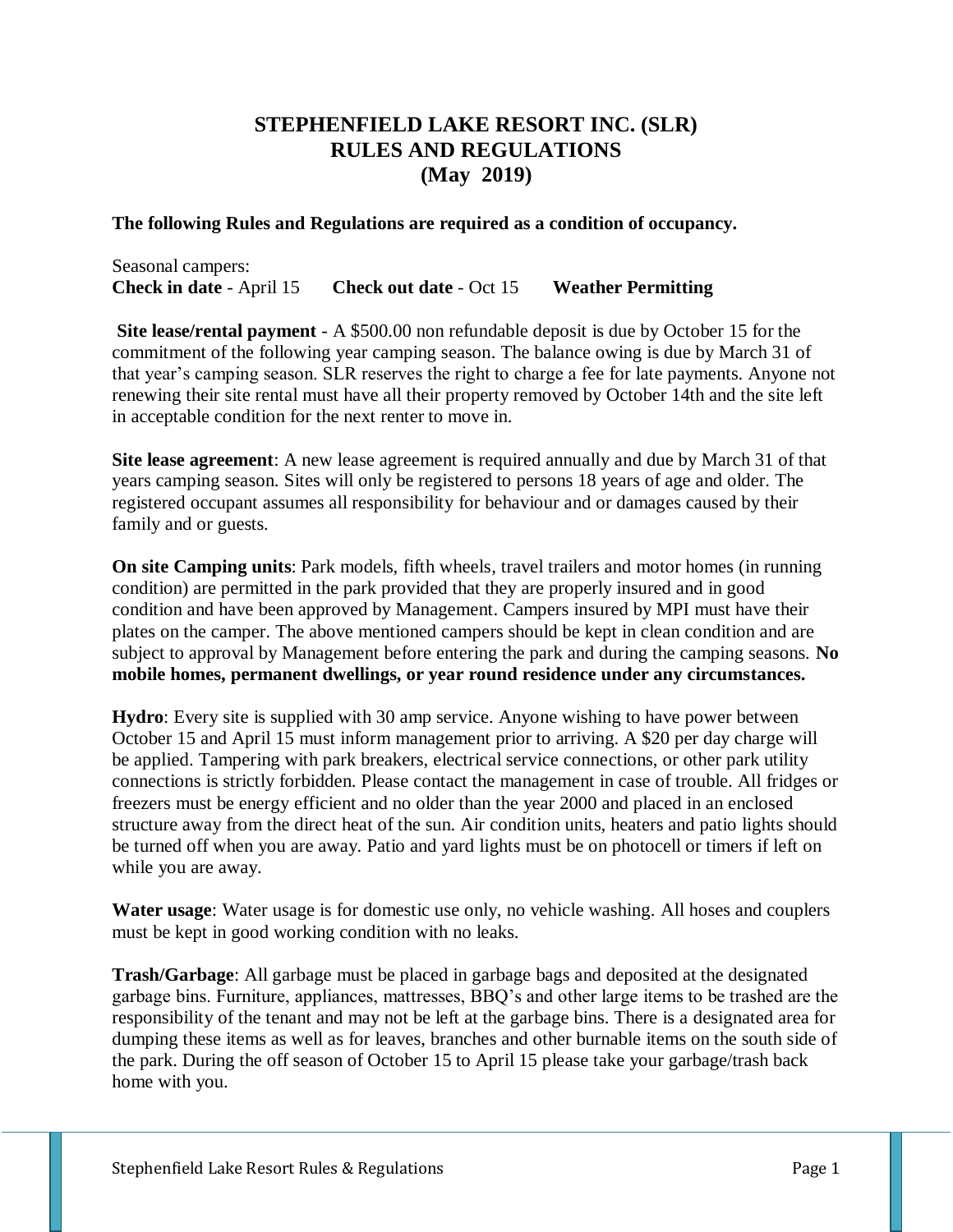**Trees and Brush**: Absolutely no clearing of brush or trees. Tree and brush removal require approval by the **Tree and Building Committee**.

**All buildings, concrete and pavers must be applied for in writing and approved by the Tree and Building Commitee prior to construction. All tenants are required to obtain permits when required by the RM of Dufferin. All buildings and electrical must be to code. Any fines or fees charged to SLR by the RM of Dufferin due to improper construction will be payable by the tenant.** 

**On site improvements**: All buildings, tree/shrub removal, concrete, pavers, decks and steps require approval by the **Tree and Building Committee**. All buildings must be a minimum of 10 feet from any other structure. All buildings may be subject to the RM of Dufferin taxes to be payable by the tenant. No lofts or sleeping quarters in any buildings. No heaters or AC units in any buildings. Building maximum sizes are as follows:

**Sheds** - 10' X 12' - maximum. **NO EXCEPTIONS**. No permit required.

**Gazebos** - 12' X 14' - maximum. Any permits and or fees are payable by the tenant applying for the permit. Any taxes that may be applied by the RM of Dufferin in regards to these buildings are payable by the tenant. Anything over 120 sq ft requires a permit.

**Covered Wood Boxes** - As per approval by the Tree and Building Committee. **Cook Shelter or Outdoor Kitchen** - As per approval by the Tree and Building Committee.

# **All the above mentioned buildings are one each per site depending on the size of each site.**

**Fences** - 6' tall is maximum **Decks** - As per approval by the Tree and Building Committee. **Concrete or Paving Stones** - no maximum dimensions

All tools and power tools used for constructing are prohibited from being used before 10:00 am and after 5:30 pm during the Camping season. No construction noise on Sundays.

**Site Maintenance**: Each tenant is responsible for maintaining a clean and tidy appearance of their site - this includes controlling weeds and cutting grass. Management reserves the right to assess a tenants site and to notify the tenant if site is unkept. SLR reserves the right to apply herbicides, pesticides and or insecticides as deemed necessary by management.

**Site Improvement Sales**: If you are wanting to sell your site improvements an "**Application to Sell Form**" must be filled out and handed in to a **Site Sales Committee** member prior to any selling/buying negotiations. SLR is obligated to give first rights on negotiations to any Shareholder to acquire and or negotiate with the seller before anyone else. After a selling form has been completed and there are no Shareholders intending on negotiating on your sale you are free to sell, advertise and negotiate your site improvements and or your camper as you choose. Once negotiations are agreed upon, the "Selling" form must be completed at the bottom of the same form with the buyer/new tenant information and handed in to a Site Sales Committee member where upon the buyer will be given a copy of SLR's Rules and Regulations and they must sign in agreement to these rules and regulations as a condition of purchasing site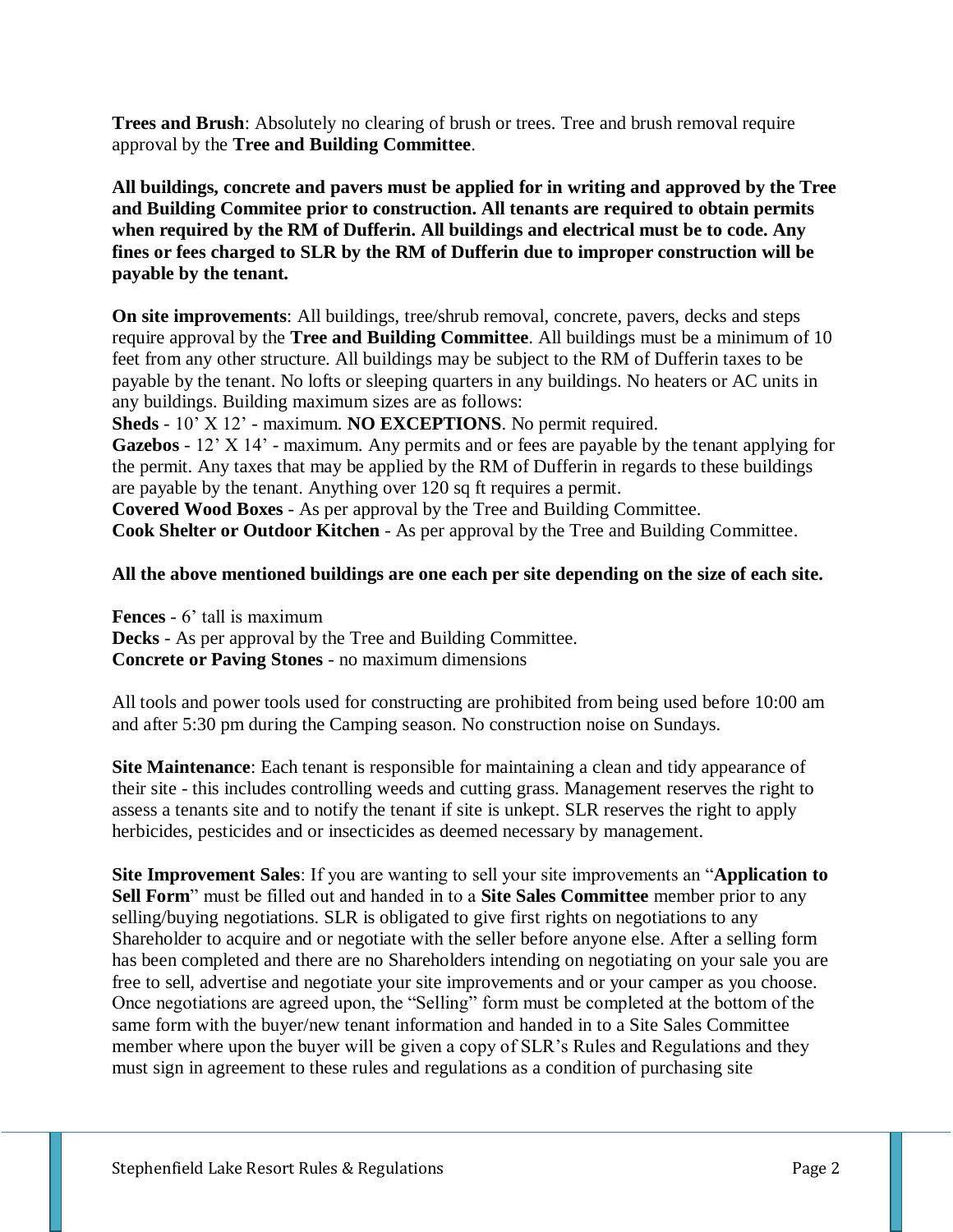improvements and as a condition of occupancy. Approval of the incoming camper must also be given before occupancy of the intended camper is to be placed at the site.

## **Street Safety**:

## **The speed limit throughout the park is 15 km/h**

All motorized vehicles such as scooters, motorcycles, electric golf carts are only permitted to be driven in the park by persons with a valid drivers license and must have fully operating lights, must be insured and or licensed and should be operated in a safe and respectful manner.

ATV's and or dirt bikes are not allowed to be driven inside the park.

**Bicycles**: SLR encourages the use of bikes for fun and exercise. Parents are responsible for their children on bikes and that they adhere to bike safety on the roads and trails in the park.

**Children**: Tenants are responsible for their children and their behaviour and or any children left in their care. SLR has an 11pm curfew for all children under the age of 18 who are not under the supervision of their parent or guardian. SLR does not permit the consumption of alcohol by any person under the age of 18 years.

**Pets**: Pets are welcome. Dogs must be on a leash at all times! Owners are responsible to pick up droppings left by their pets. Barking and or aggressive dogs for which complaints are received will be dealt with promptly. Failure to comply may lead to eviction. No pets allowed in any SLR buildings.

**Noise level**: No excessive noise between the hours of 11 pm and 8 am. Please respect your neighbours!

**Fireworks:** Due to Regulations and liabilities all fireworks are prohibited from the campground.

**Block Parties**: Block parties are allowed and encouraged as long as the noise by-laws are adhered to and they do not block off the entrance to the bays.

**Septic Tanks**: To have your septic tank emptied please leave a message at 204-828-3555. Please do not flush sanitary napkins, diapers, etc into the septic tanks.

**Commercialism**: Commercialism and or soliciting is prohibited in the park without management authorization.

**Swimming Pools**: Absolutely no swimming pools or hot tubs allowed on SLR property.

**Parking**: absolutely no parking that obstructs the flow of traffic on the roadways. Guests or visitors may park their vehicles in designated parking areas.

**Personal Injury and Property**: **SLR and its management and staff shall not be liable for injury to persons, including tenants and their guests, or for property damage due to fire, theft or accident.**